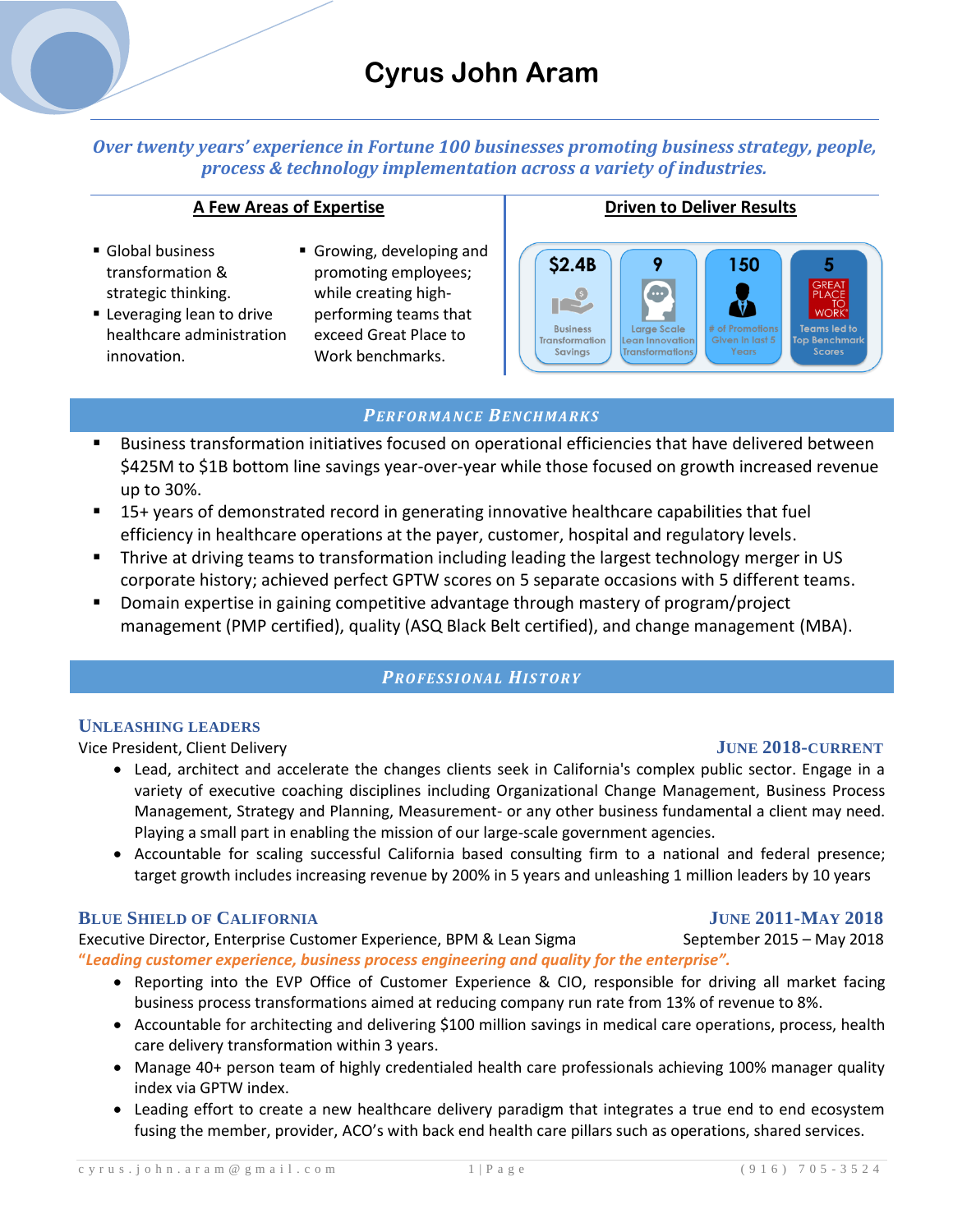# **Cyrus John Aram**

- Lead a Lean Sigma Community of Practice to mentor, train and touch 1,500+ employees in 2017 producing 225 green belts and 20 black belts accountable for cost of health care reductions (targets confidential).
- Accountable for architecting repeatable playbook that fuses customer journey, lean process design, system design with DMHC, NCQA (e.g. Hedis) regulations and compliance.

# Executive Driver, Buy and Renew Transformation and March 2014 – August 2015

*"Transform the health care enrollment experience at Blue Shield of California".*

- Managed all aspects of 150+ person team, \$100M budget to enable automated enrollment, smart guided shopping and self-service maintenance for 3 million customers.
- Managed all aspects of vendor relationships (Benefitfocus, Salesforce, etc) to deliver 300 unique customer capabilities with 11 interfaces resulting in 83% automation for the first book of business.
- Lead teams to re-architect a fragmented 20-day enrollment experience to delivering a digital, straight through automation experience enabling shopping through enrollment in minutes.
- Integrated complex 5,000 product inventory & life cycle into a streamlined, digital customer experience.

# Senior Director, Product Development, Infrastructure & Operations Fundell Mune 2011 – March 2014 *"Bring private sector operational efficiencies to Health Care".*

- Managed Product Development infrastructure/operations for leading health care company while leading a 100+ person organization which provided product, channel, contracting, supply chain and operations to all lines of business.
- Drove the architecture, design and execution of a variety of Blue Shield of California Platforms (e.g. plan configuration, contract automation) which reduced turnaround times from 10 days to less than 10 minutes.
- Transformed legacy benefit teams into high performing mix of JDs, MBAs and green belts driving new production benchmarks for outputs of all benefit collateral delivering ~\$10M run rate reduction.

# **HEWLETT-PACKARD MAY 2005 – MAY 2011**

# Director, Strategy & Operations and Global Supply Chain

*"Lead one of largest tech mergers in US history and drive transformation efforts resulting in hundreds of millions in year-over-year savings while serving 4 reporting levels from the CEO".*

# **Global Services Supply Chain Transformation Nov 2009 – May 2011**

- Lead master level, inter-disciplinary team chartered to transform a significant area of HP redundancy and inefficiency (e.g. Contingent Labor & Consulting) which represented \$7B in HP spend.
- Delivered business savings of \$100M which carried material impact to HP bottom line.
- Architected supplier & fulfillment rationalization strategy which materially reduced 55K supplier base.
- Drove all aspects of a CAPE (Controllable Accountable Procurement/Fulfillment Environment) strategy resulting in 30% reduction of admin run rate and global execution of "product" capabilities.

# **HP/EDS Integration Merger May 2008 – November 2009**

- Lead all aspects of HP/EDS integration (largest tech M/A ever at the time), merging 310,000 employees in a \$14B merger which ultimately delivered \$425M in supply chain savings.
- Implemented transformation office to drive a complex integration of regulatory policies, adoption of best in class process and supply chain standards for a \$27B a year operations organization.
- Governed 200+ person Integration team (via Program Office) to weekly deliverables using customized PM, Lean Sigma and Change methodologies and M&A playbooks to merge two distinct supply chains.

# **Performance Management May 2005 – April 2008**

• Served as the Master Black Belt, responsible for all procurement process improvement and strategy, planning and plan of record for a 700-person global supply chain division which was accountable for \$13B in HP spend.